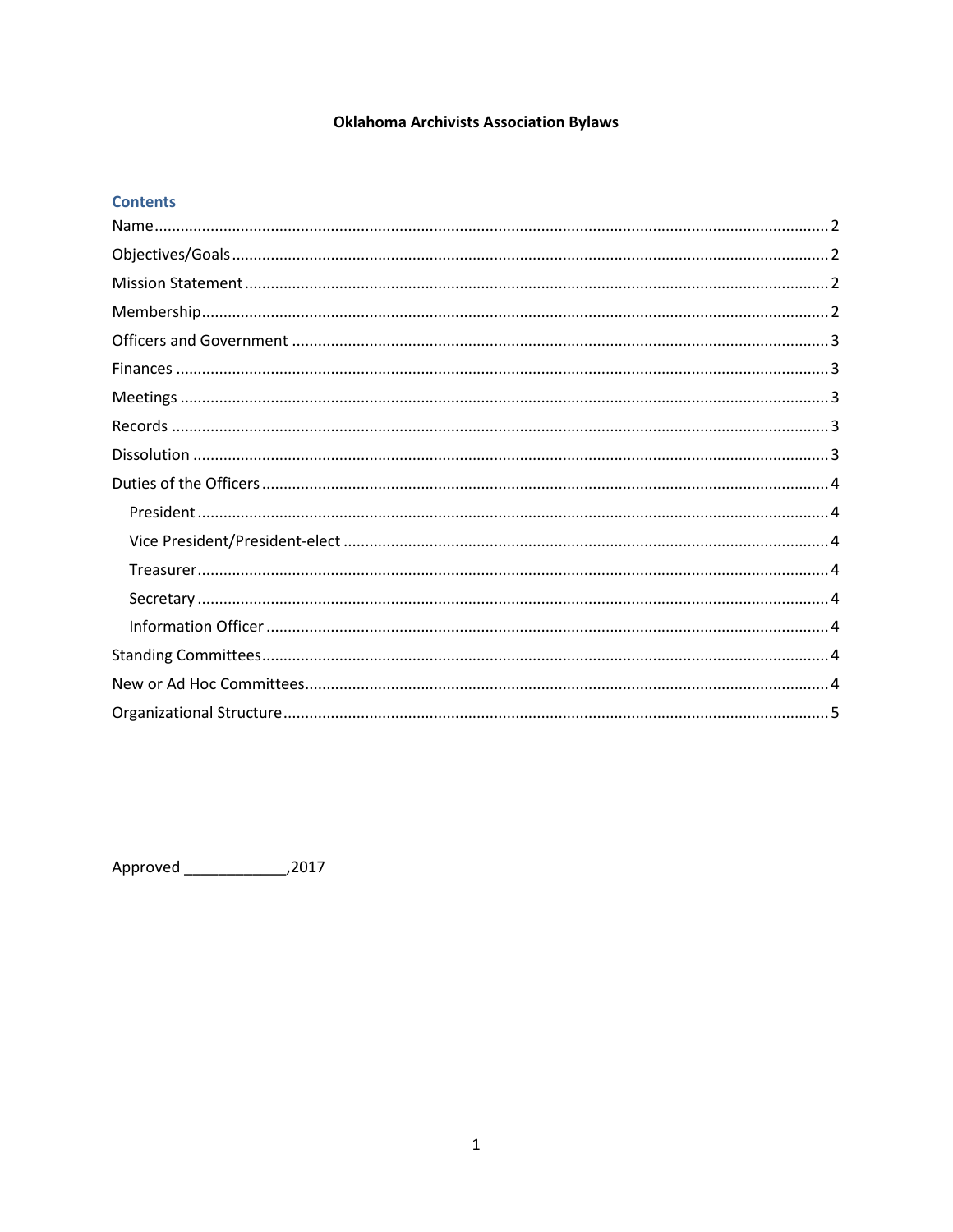Formed in 2017 the OAA is a professional organization created to support Oklahoma's archival community and those interested in archives.

# <span id="page-1-0"></span>**Name**

The name of this organization will be the Oklahoma Archivists Association (OAA). Hereafter known as the "Association." This organization will include all of the state of Oklahoma and recognized tribal governments.

# <span id="page-1-1"></span>**Objectives/Goals**

- Promote OAA services to attract and retain members and ensure member needs are met
- Provide professional resources to members, including best practices and standards for preservation of archival materials
- Promote and encourage historical research and preservation in Oklahoma through archives advocacy outreach
- Create and sustain a network of communication to support professional activities
- Provide educational opportunities for members

### <span id="page-1-2"></span>**Mission Statement**

The Oklahoma Archivists Association seeks to promote networking and education for archives professionals, students and record keepers by providing access to professional resources and creating a system of communication and support among archives, libraries, museums and other record keeping entities across the state. The Association exists to support preservation and sharing of cultural heritage resources for educational and entertainment purposes in the state of Oklahoma.

### <span id="page-1-3"></span>**Membership**

Membership is available to all who either participate in or support the objectives of the Association and pay the enrollment fee. Types of membership are:

Individual membership is open to those who are or have been engaged in the custody, study, teaching, or control of records, archives, or private papers, or who wish to support the objectives of the Association.

Individual members may:

- hold elected office
- hold an appointed position
- vote for officers and board members
- vote on all matters requiring a vote that come before the membership as a whole
- receive the benefits of the organizations' program and services

Student membership is open to individuals in degree-conferring programs and offers membership at a reduced rate. Student members are eligible for the same benefits as Individual Members.

Institutional Membership is open to any incorporated entities that wish to take part in and support the mission of the Association.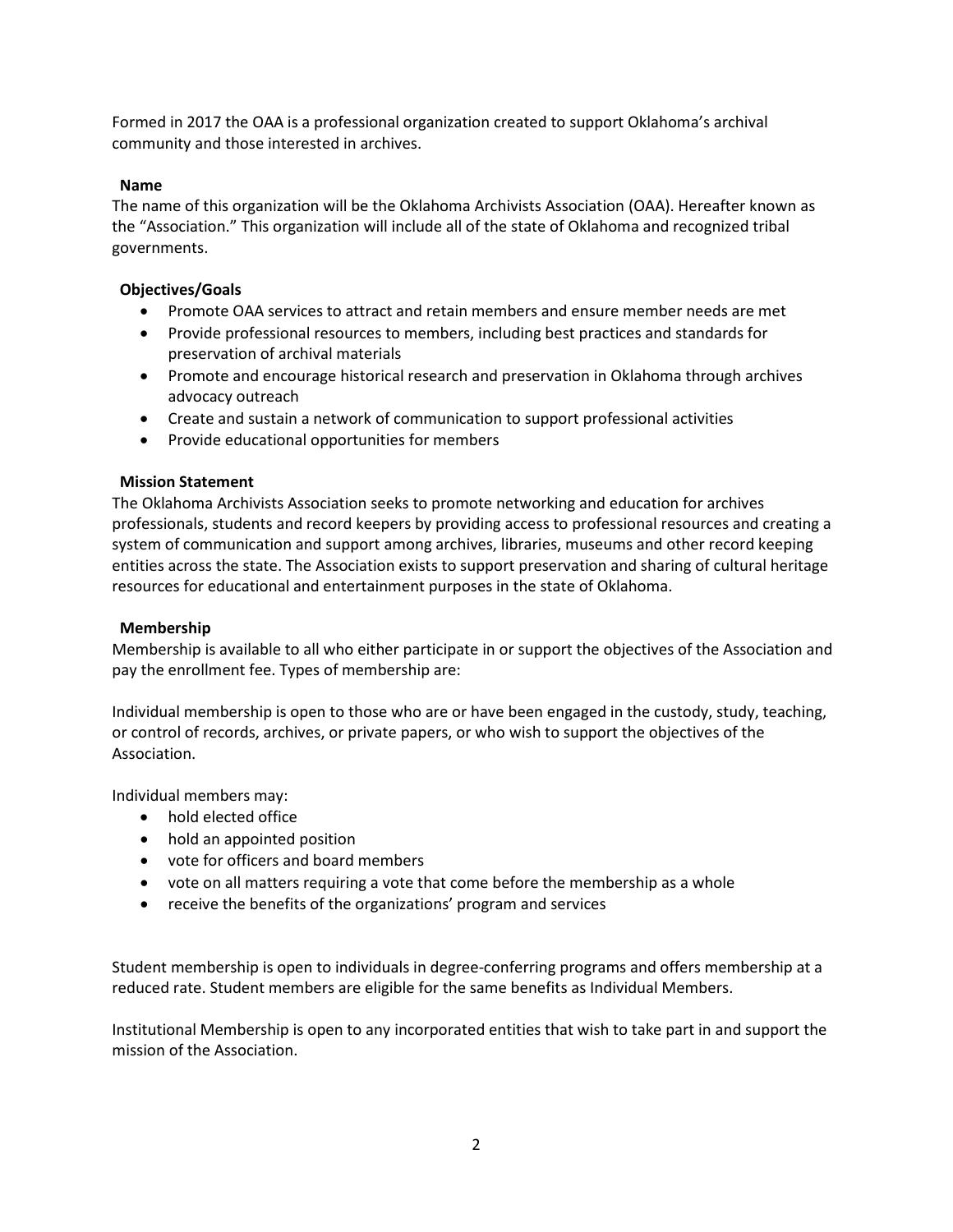#### <span id="page-2-0"></span>**Officers and Government**

- The Officers of the Association shall be President, Vice President, Secretary, Treasurer, and Information Officer. Terms of office shall be two years, three years for the President (one-President Elect, two- President, three- Past President).
- The Executive Board shall consist of nine members: the current officers, the immediate past president, and four additional elected members-at-large. The four additional members-at-large shall serve two year staggered terms.
- The Executive Board is empowered to conduct, within the general policies approved by a simple majority of the voting membership, all business of the Association.
- If a vacancy shall occur on the Executive Board or in any of the offices, except that of President, it may be filled by a vote of the majority of the Executive Board, and the person designated shall hold the position for the remainder of the unexpired term.
- Absence from Executive Board meetings for more than two consecutive sessions may be cause for dismissal from the Board.
- The Executive Board is authorized to adopt such Bylaws as needed to regularize the administrative practices of the Association. An up-to-date copy of the Bylaws shall be available to any member upon request to the President or the Secretary.
- Elections will be held annually for the terms of Executive Board members and Officers.
- Nominations to run for office may be made by any member in good standing, including officers. The nominee must give consent to be eligible for election to office, either in writing or orally.
- Members in good standing are eligible to vote for officers and board positions.

#### <span id="page-2-1"></span>**Finances**

Dues shall be established by a majority of members as proposed by the Executive Board. Dues will be collected annually; membership will lapse when dues have not been paid more than one year after enrollment. Membership dues are based on a calendar year (January 1 – December 31). Dues may be changed by a majority of those members present and voting at a business meeting of the organization.

### <span id="page-2-2"></span>**Meetings**

The Association shall hold an annual membership meeting at a time and place to be determined by the Executive Board. If additional meetings are elected by the officers, at least one of them shall be for the purposes of discussing technical aspects and exchanging information.

The Executive Board shall meet in executive session at least twice a year and at such other intervals as it deems necessary.

#### <span id="page-2-3"></span>**Records**

The executive board shall designate a permanent depository for the archives and records of the Association. All current records shall be transferred to the respective incoming officers; records shall be maintained as current for two terms of office. All records shall be maintained in the permanent depository, after appraisal, for preservation.

#### <span id="page-2-4"></span>**Dissolution**

In the event of the dissolution of the Association, its assets and records shall be turned over to the Secretary of the Oklahoma Archivists Association, if at that time it is an exempt organization under Section 5O1 (c) (3) of the Internal Revenue Code, and if not, to any other association exempt under Section 5O1 (c) (3).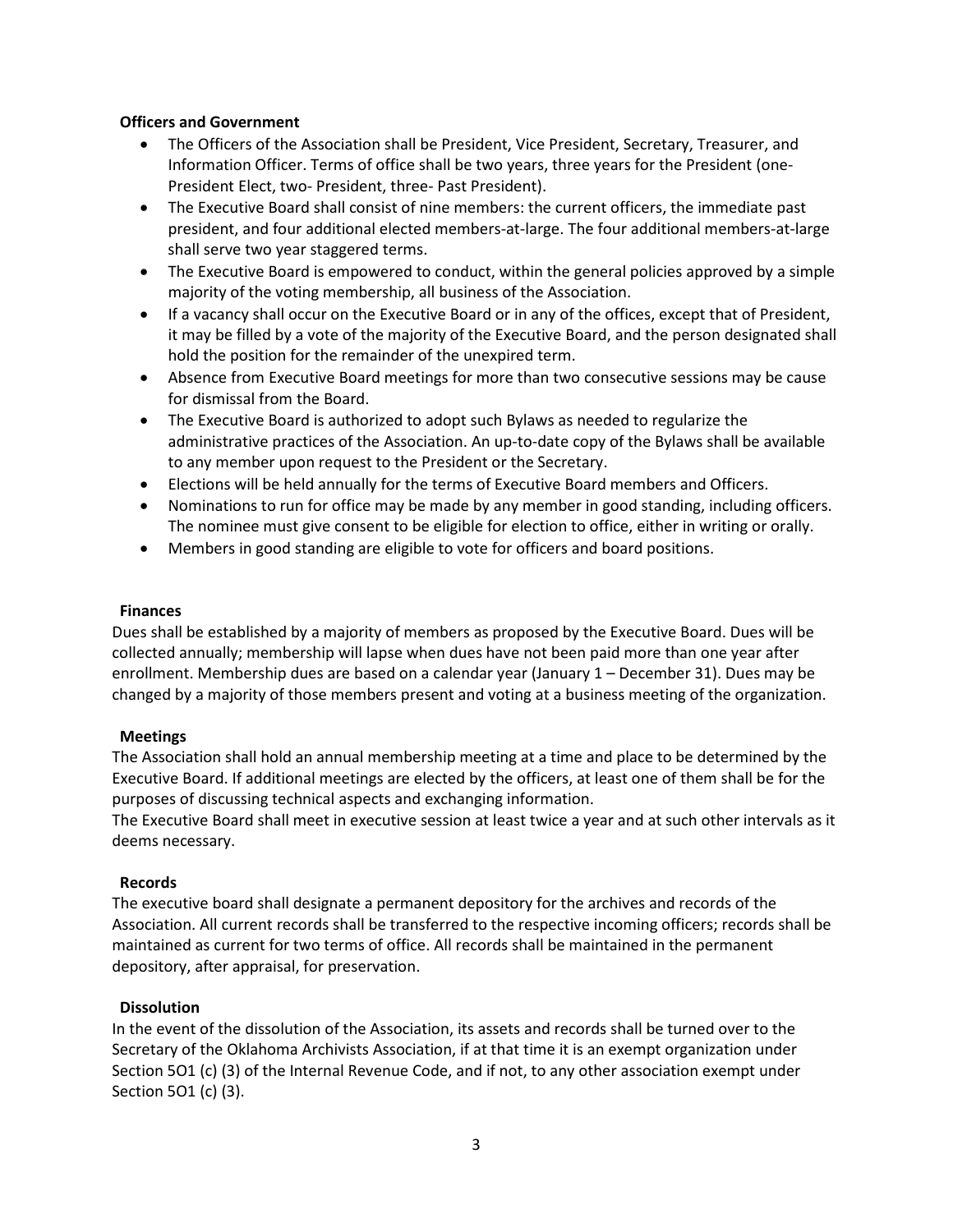# <span id="page-3-0"></span>**Duties of the Officers**

# <span id="page-3-1"></span>President

The President shall preside over meetings and shall direct the Association's activities. The President may appoint Committee Chairs and Liaisons; is responsible for all communications and submissions to the Board, either directly, or through delegation, after conferring with officers and members, as needed, for appropriate action.

# <span id="page-3-2"></span>Vice President/President-elect

The Vice President shall be chair of the membership committee and serve on the nominating committee. The President-elect shall have no specific duties, but rather will be assigned tasks by the President or serve in the capacity of the President if needed.

# <span id="page-3-3"></span>Treasurer

The Treasurer will maintain all funds collected and expended by the Association. Dues will be collected by the Treasurer and a membership directory will be maintained with the Secretary. Expenditures will be overseen by the Treasurer at the direction of the Executive Board. In the case of vacancy in the office of the Treasurer, the President shall appoint a member to take over the duties until the next yearly election.

### <span id="page-3-4"></span>**Secretary**

The Secretary shall record the proceedings of Executive Board meetings, and perform such other duties as may be assigned by the President. Minutes of the meeting will be provided to the Executive Board. In the case of vacancy in the office of the Secretary, the President shall appoint a member to take over the duties until the next yearly election.

### <span id="page-3-5"></span>Information Officer

The Information Officer is responsible for maintaining the Association web site and electronic communication with membership. Duties include posting information to the web site and updating announcements to keep the site current.

### <span id="page-3-6"></span>**Standing Committees**

- Nominating Committee: Receives nominations for the elected offices; prepares a slate of nominees and distributes a ballot to all membership. The committee shall be made up of the President, the Vice President and one at-large member appointed by the President.
- Membership Committee: Distributes membership information and coordinates membership drives. The Vice President shall chair the committee and name its members as needed.
- Budget and Finance Committee: Prepares an annual budget to be approved by the Board and arrange an annual audit of the financial records. The Treasurer shall chair the committee and name its members as needed.

### <span id="page-3-7"></span>**New or Ad Hoc Committees**

The President may appoint or dissolve committees on an ad hoc basis as needed. Each committee shall be composed of a chair and at least 3 members. Committees will have a written charge and a specified period of service. Committees shall report on their activities at bi-annual meetings with major actions being approved by the Board.